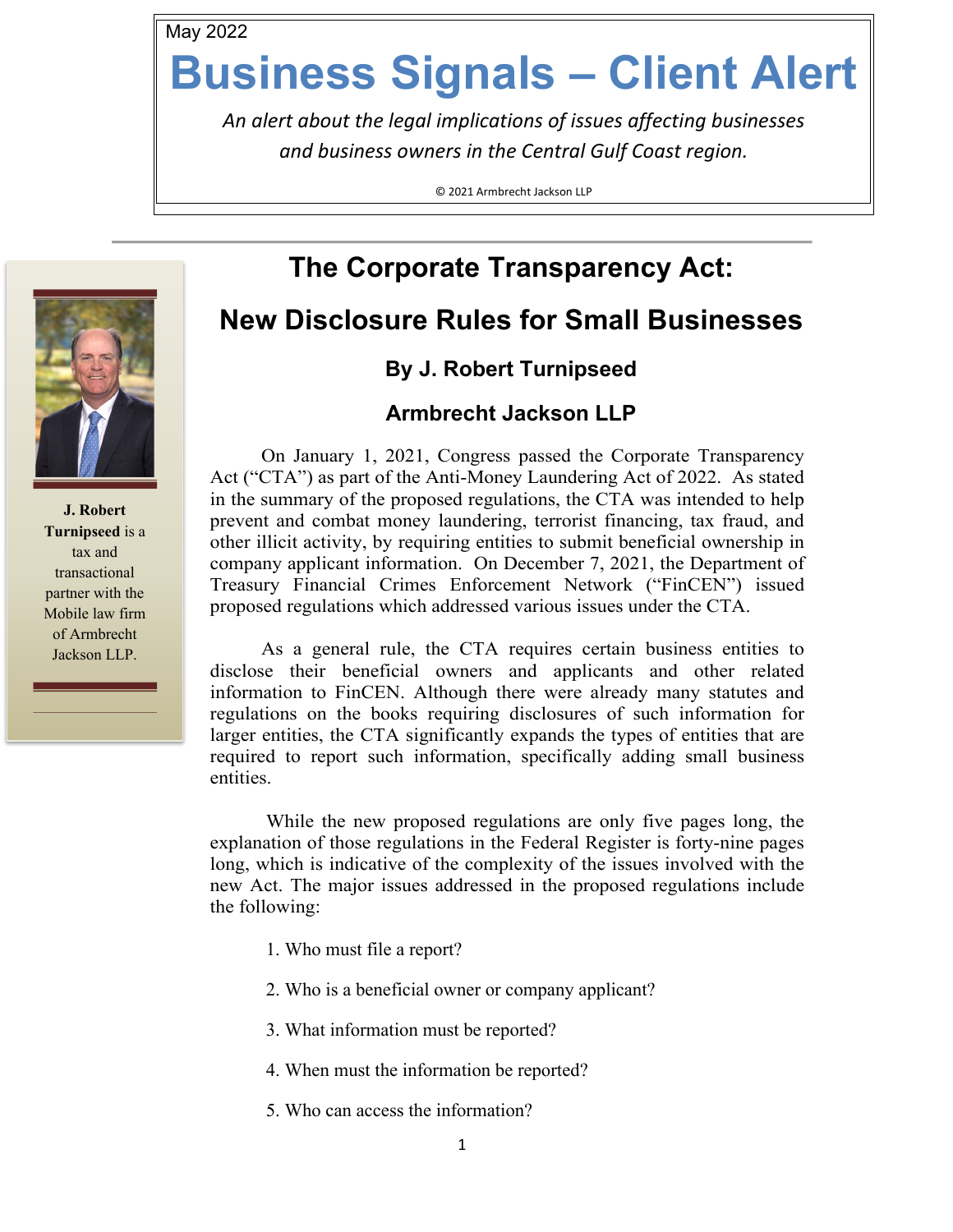6. What are the penalties for non-compliance?

This article will summarize how FinCEN proposes to deal with these particular issues in its new proposed regulations.

#### **1. Who must file a report?**

The proposed regulations recognize two types of reporting companies covered by the CTA -- Domestic Reporting Companies and Foreign Reporting Companies. "Domestic Reporting Company" means any corporation, limited liability company, or other entity that is created by the filing of a document with the Secretary of State or similar officer under the laws of a state or Indian tribe. A "Foreign Reporting Company" is any entity that is a corporation, limited liability company, or other entity formed under the law of a foreign country, and registered to do business in the United States by the filing of a document with the Secretary of State or equivalent office under the law of the State or Indian tribe.

There are many exemptions listed in the statute and proposed regulations. First, there are twenty-three different types of specific businesses that are excluded from the definition of reporting company, including such things as banks, broker dealers, and other entities. There is also a major exemption for *large operating companies*, which is defined as companies that a) employ more than twenty employees on a full-time basis in the United States, b) have more than five million dollars in gross receipts or sales and c) have a physical office within the United States. There is an additional exemption for *inactive entities* where they meet certain requirements, most importantly that it was in existence on or before January 1, 2020, and is not engaged in an active business, and further has not received funds in an amount greater than one thousand dollars in the preceding year. Finally, there is an additional provision in the CTA which allows the Secretary of Treasury to exempt other potential filers, although FINCEN has stated it does not intend to expand the listed exemptions at this time.

Even with all these listed exemptions, the CTA encompasses the vast majority of small businesses in the United States. It applies to all corporations, LLCs, and other entities, both foreign and domestic, which are required to file with the Secretary of State or equivalent office under the laws of the State or Indian tribe.

#### **2. Who is a Beneficial Owner of Company Applicant?**

The regulations provide that a person is a beneficial owner of a reporting company who directly or indirectly a) owns or controls twenty-five percent or more of the ownership interest in the entity or b) exercises substantial control over the reporting company. The proposed regulations further attempt to define substantial control in a variety of ways, including the following:

• A person who serves as senior officer of the reporting company;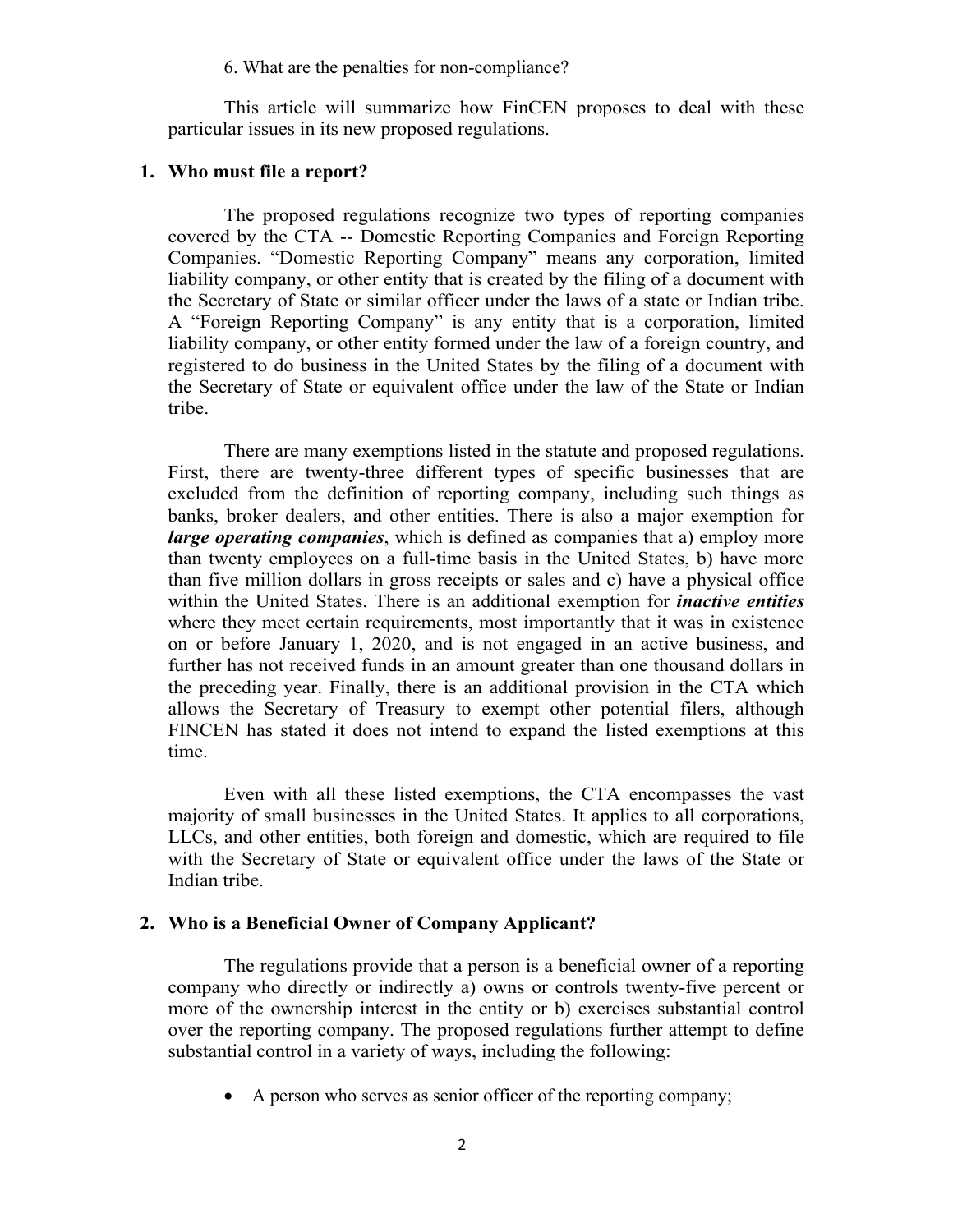- A person who has authority over the appointment of removal of any senior officer or a majority or dominant minority of the Board of Directors;
- A person who has direction, determination or decision of or substantial influence over, important matters affecting the reporting company; or
- A person who has any other form of substantial control of the reporting company (catch all provision).

The regulations contain provisions addressing the direct or indirect exercise of substantial control which are extensive and which cover many different kinds of relationships within the company. The regulations also provide a comprehensive description of "ownership" to include both equity interests in the reporting company and many other kinds of interests, such as capital or profits interests or other types of interests.

The regulation also contains some exclusions from the definition of beneficial owner. These include the following:

- Minor children, if information of guardian is reported;
- Nominees, intermediators, custodians, or agents on behalf of another individual;
- Individuals acting solely as employee of entity, and whose control or economic benefits are derived solely from employment;
- Persons whose interests in the entity are derived through a right of inheritance;
- Creditors of the entity.

Importantly, the regulations provide that "Company Applicants" must be reported as well. The regulations define the term "Company Applicant" to mean any individual who actually files the document creating the domestic reporting company or which registers a foreign reporting company, including any individual who directs or controls the filing of such document. *It should be noted that this includes lawyers and CPAs who file or have filed formation documents for various entities.* 

#### **3. What information must be reported?**

Each reporting company must disclose information on the entity and on each beneficial owner and applicant, including the following information:

- 1. full legal name;
- 2. date of birth;
- 3. current residential or business street address and

4. a unique identifying number from an acceptable identification document or FinCEN identifier.

Under the regulations, an acceptable identification document includes such things as passports, driver's license numbers, or state ID numbers. Interestingly, this definition does not include a social security number, which is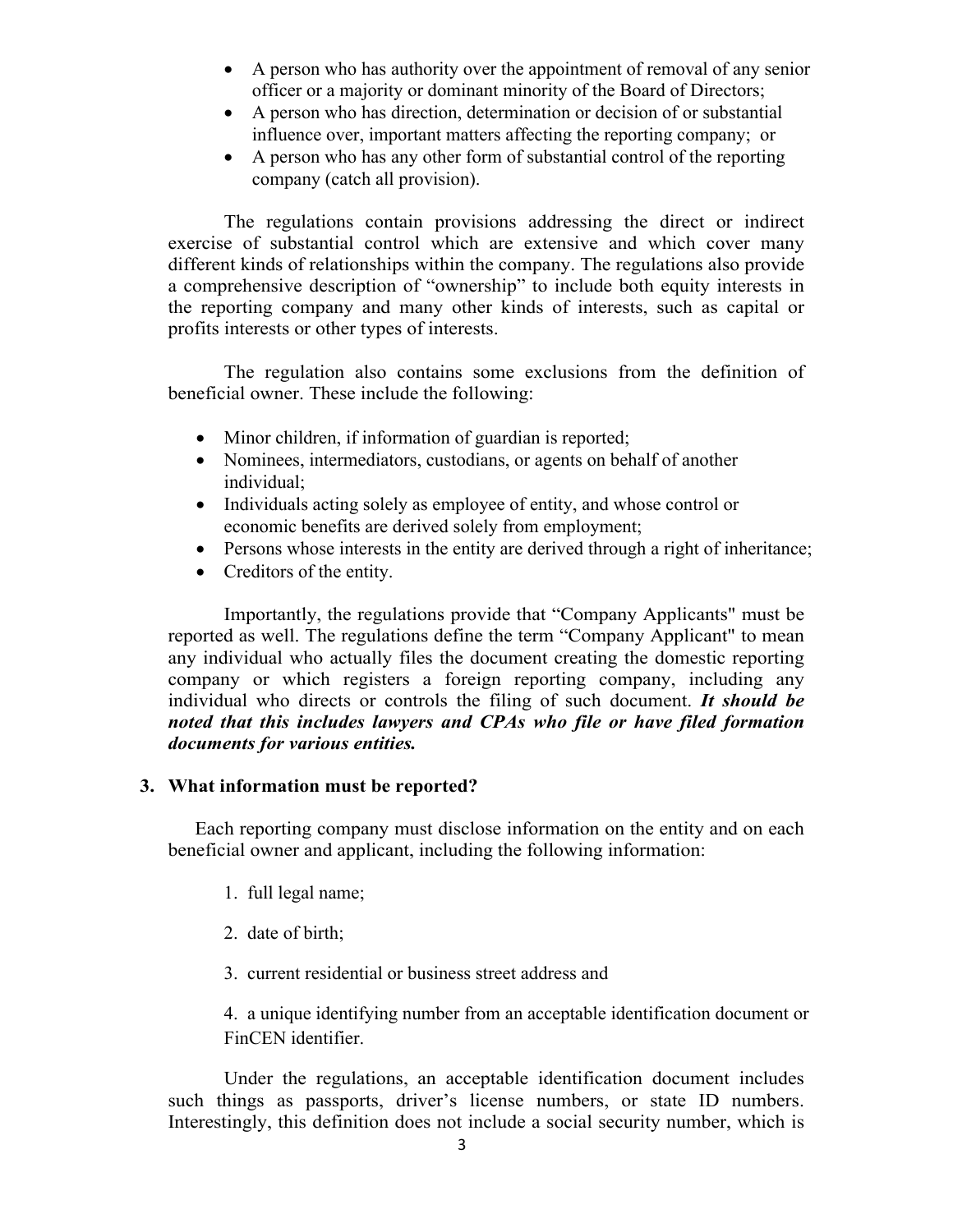surprising considering that most other types of regulations of this nature would include them.

For most owners, the regulations provide that the reporting company would use their residential address. The regulations provide that for company applicants, the reporting company may use a business address for formation agents, and then residential street addresses for other types of applicants.

Reporting companies must also provide information about themselves, to include the following: (1) Name and any alternative names (DBAs); (2) Business street address; (3) Jurisdiction of formation and registration; and (4) Unique identification number (usually EIN).

#### **4. When must the information be reported?**

The proposed regulations provide extensive commentary on the timing of disclosures that must be made by reporting companies. This includes the following:

1. New Organizations--must file report within fourteen calendar days of formation;

2. Existing Entities--not more than one year after the effective date of final regulations;

3. Corrected Reports—must file corrected reports within fourteen calendar days after the date on which it becomes aware or have reason to know required information was inaccurate,

4. Updated Reports--must file updated reports setting out changes to previously reported information (including changes of ownership) within thirty days after the change.

Interestingly, the regulations conflict with the actual provisions within the CTA regarding the timing of reporting. The provisions of the CTA are far more generous than the regulations, including a provision allowing for reporting from existing entities within two (2) years of the passage of the final regulations, and one (1) year for updated reports. You can expect that the timing provisions in the proposed regulations will be subject to further litigation and rulemaking.

Importantly for all practitioners, the CTA will not be considered effective until the final regulations are issued, meaning that there is currently no reporting requirements today. But all practitioners should be aware that the time periods noted above will take effect once the final regulations have been issued, which is expected to be some time this year.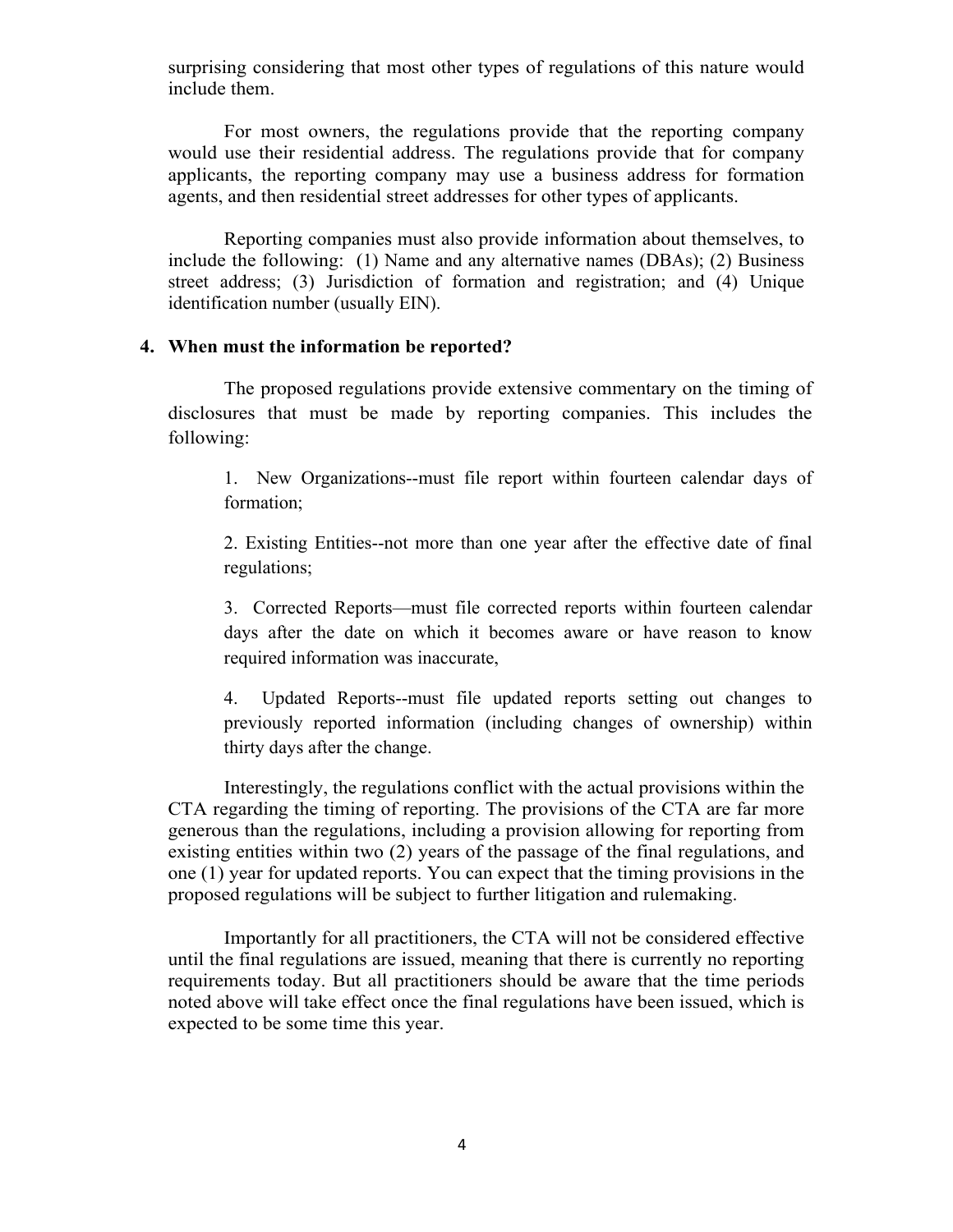#### **5. Who can access the information?**

Importantly, the information disclosed under the Act will not be publically available, which is very important to all of our clients. It will, however, be available to the following entities:

- U.S. Federal Law Enforcement Agencies (including the IRS);
- With court approval to certain state and local enforcement agencies;
- To non-U.S. law enforcement agencies, prosecutors or judges if based on a request of U.S. Federal Law Enforcement Agency;
- With the consent of the reporting company, to financial institutions and their regulators.

The CTA and the proposed regulations both address the requiring that safeguard be put into place by FinCEN to the protection of this information in a secure database. It is expected that future regulations will cover the procedures relating to the release of this information to these various entities. The CTA contains significant penalties for the unauthorized disclosure or use of the beneficial ownership information, including \$500 per day penalties for each day the violation continues and is not remedied; up to \$250,000 fines and imprisonment of up to 5 years; or up to \$500,000 fines with 10 years of imprisonment for violations in conjunction with violations of other laws.

#### **6. What are the penalties for non-compliance?**

There are significant penalties, both civil and criminal, relating to violations of the CTA. The statute itself defines a reporting violation as a willful provision of false information or the willful failure to report, complete or update beneficial ownership information to FINCEN. It contains a civil penalty of up to \$500 per day for as long as the willful failure continues. The CTA provides also a fine of up to \$10,000 and potential imprisonment for up to 2 years for willful failure to comply with the regulations. Under the statute, willfulness means a voluntary, intentional violation of a known legal duty.

The big question under the regulations is who exactly is going to be responsible for these civil fines or subject to the criminal liability. The summary to the regulations notes while the CTA requires the reporting company to file these reports, it does not appear to specify who may be liable if the required information is not reported. While it will be clear when an individual willfully directs a company not to report the information, the summary notes that it is much less clear what happens when a company simply fails to report as required by the regulations. FINCEN has requested comments on this particular issue to clarify it in the regulations.

#### **Conclusion**

Congress and the Department of Treasury have long wanted rules requiring the disclosure of ownership of small entities. This is an area which has been problematic for many years for U.S. government agencies in the